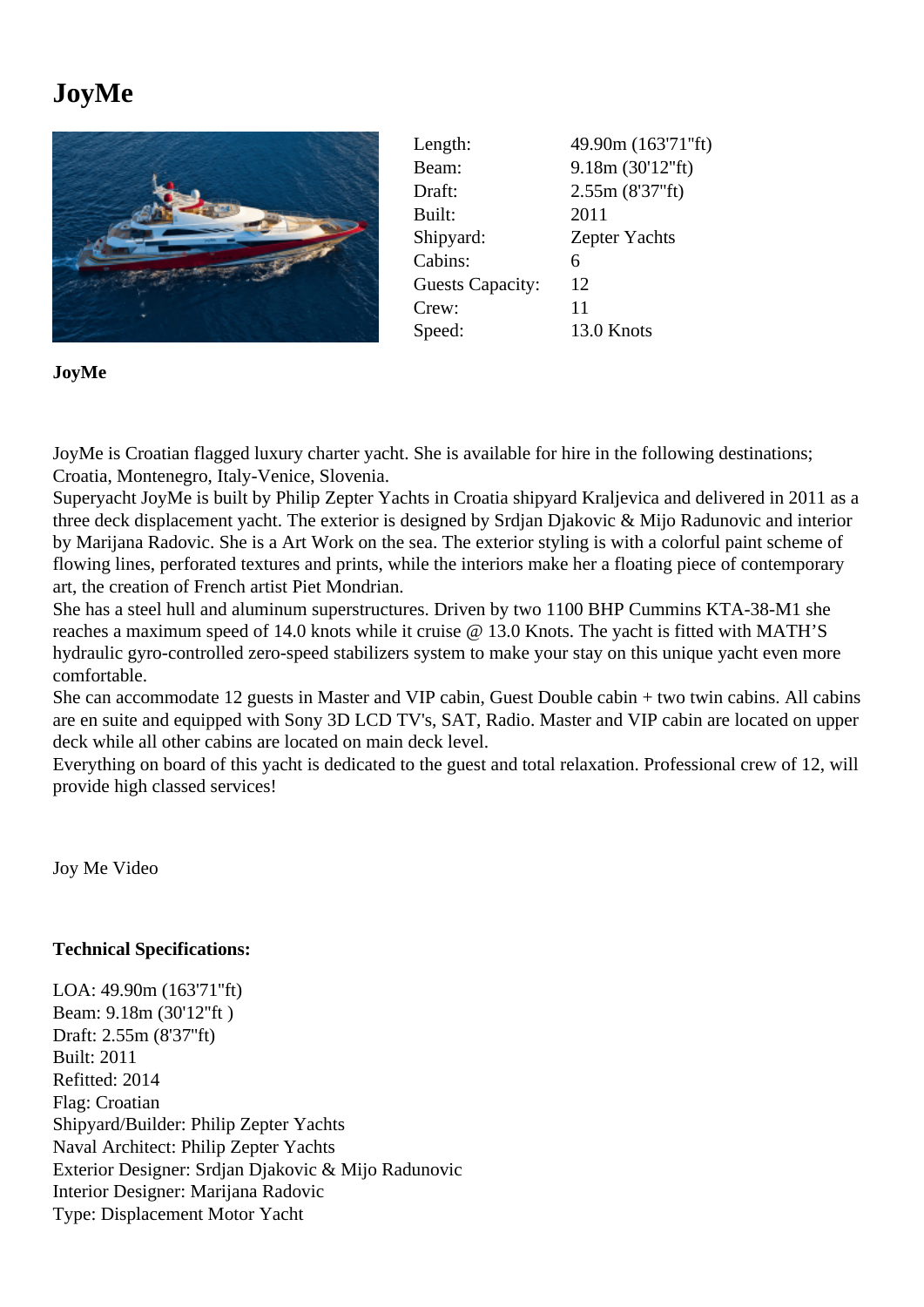GT: 620 T Classification: CRS / BV Charter Yacht Hull Material: Steel Superstructure: Aluminum Engines: 2 x 1100 BHP Cummins KTA-38-M1 Generators: 3 x 136 kW Cummins + 1 Emergency Generator 91 kW Fuel consumption: 450 Lt/Hour Stabilizers: MATH'S hydraulic gyro-controlled zero-speed Bow Thruster: Yes Fuel capacity: 60.000 liters Fresh-water capacity: 2 x 24.000 liters + Water Makers Hamann Air Condition: Entire Yacht with Individual Cabins Controls Top Speed: 14.0 Knots Cruise Speed: 13.0 Knots Range: 3000 Nm @ 12.0 Knots of cruise speed Guests: 12 Cabins: 6 (Master, 1 x VIP, 1 x Double + 2 Twin cabins) Crew: 11 (sleep in separate crew quarters) WiFi Swimming Pool on Sundeck Fully equipped GYM with Finnish sauna and Hammam Entertainment system

Tenders and Sea Toys:

1 x Castoldi Tender 6.0m with 160 BHP Engine 1 x Yamaha 3-person waverunner, FX series Snorkeling equipment Scuba Diving gear (RDV diving ONLY) Wake-board Water-skis

Images